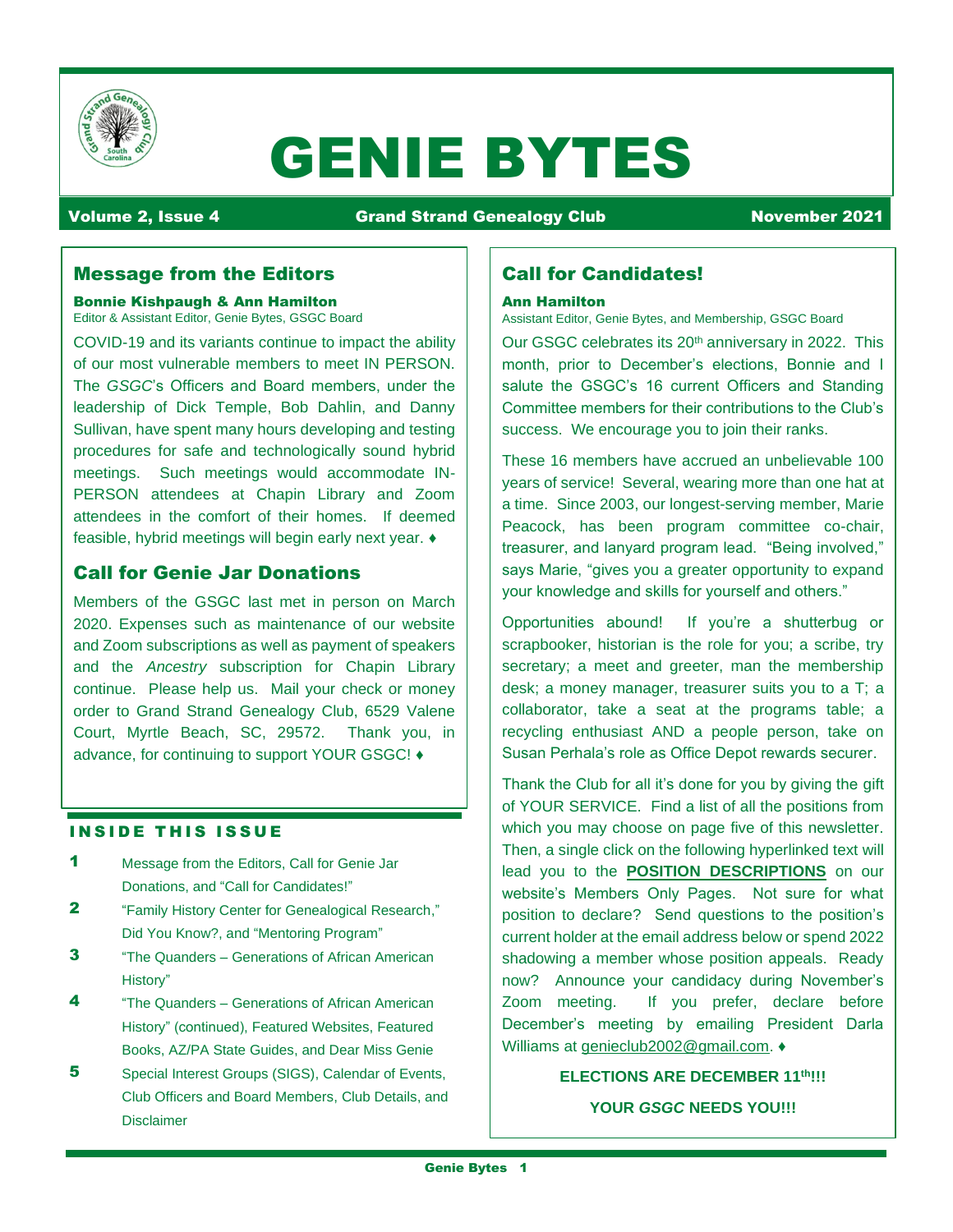# Family History Center for Genealogical Research

# Charlene Carson

Member and Past President, GSGC

The Church of Jesus Christ of Latter-day Saints, located at the corner of Bypass 17 and 48<sup>th</sup> Avenue North, is the site of the Family History Center (FHC): an oft over-looked treasury for genealogists living in or visiting our area. Although only one small room outfitted with three computers is allocated for research, Myrtle Beach's Center provides a portal to genealogy records and resources worldwide.

While it's possible to access many of the resources contained in Salt Lake City's Family History Library (FHL) from the comfort of your home after creating a FREE account, there are several advantages to visiting the Family History Center.

At the FHC, you will be able to use several premium subscription-only sites like **[Findmypast](https://www.findmypast.com/)**, **[Fold3](https://www.fold3.com/)**, and **[Newspapers.com](https://www.newspapers.com/)**. You don't have to wait for those "free access" specials to do your research.

Have you ever encountered the dreaded "locked" record when you're searching **[FamilySearch](https://www.familysearch.org/en/)**'s catalog from your home computer? It's represented by an icon of a camera with a key over it or the message "this record is only available at an FHC." Due to contract constraints, access to certain records/collections is restricted only to Centers or, possibly, affiliate libraries --but more on that later. Visit the FHC and unlock your ancestors' records!

The past nearly two years have been difficult for all of us and especially for those wishing to use the FHC. The go-ahead to re-open was finally received this June. Currently, the FHC is open on the second and fourth Wednesdays of each month--barring hurricanes or holidays--between the hours of 6-8 pm. Additional Wednesdays may be added as demand warrants.

Staffing of the center is covered by volunteers. Presently there are two: Sister Lynn Samuelson, Family History Center Director, and Charlene Carson. To make a reservation for research, contact Sister Samuelson at [lynnsamuelson02@sccoast.net](mailto:lynnsamuelson02@sccoast.net) or Charlene at [cc.buffalo.gal@verizon.net](mailto:cc.buffalo.gal@verizon.net) or both. Please provide at least 24 hours advance notice so there is time to respond should rescheduling be required.

While four hours a month limits your time for research, there is another option. In May 2019, Chapin Memorial Library, at 400 14<sup>th</sup> Avenue North in Myrtle Beach, was granted Family History Center Affiliate Library status. Chapin is open six days a week. So, bring your laptop, sign in to the library's network, and enjoy the same access to FHL files as those using library computers. As an affiliate, Chapin DOES NOT have access to the previously mentioned premium sites and there are instances where, due to contract constraints, some records are truly ONLY available at an FHC.

So, make an appointment at the Family History Center. Arrive by 6 pm. There's ample parking. Enter through the door at the back of the church facing Bypass 17. ♦

# Did You Know?

Susan Perhala advises us to try this shortcut when in search of an obituary. Google the name of the deceased plus the death year. It's surprising how often it yields success. Example: John Brown died 2002. ♦

Charlene Carson recommends *Family Search's* **[The](https://www.familysearch.org/en/family-history-library/learning)  [Learning Center](https://www.familysearch.org/en/family-history-library/learning)** to those who feel they haven't learned all this massive website has to teach them. The Center offers a variety of classes and webinars such as the seven-session "I Didn't Know You Could Search Like That!" So, sign in to your account and start learning! ♦

Lois Butler reminds us that family Bibles are valuable sources for birth, marriage, and death dates as well as anecdotal information. Learn where to find databases, transcriptions, indexes, and images BY STATE on the *FamilySearch Wiki* page entitled **[United States Bible](https://www.familysearch.org/wiki/en/index.php?title=United_States_Bible_Records&fbclid=IwAR3lv_3WRA91xetrVyjnlNyodA_O_6o4Sz_7C7lcD3TILYkqr0SGPA0GnNY)  [Records](https://www.familysearch.org/wiki/en/index.php?title=United_States_Bible_Records&fbclid=IwAR3lv_3WRA91xetrVyjnlNyodA_O_6o4Sz_7C7lcD3TILYkqr0SGPA0GnNY)**. ♦

**٭٭**Have a tip/tidbit you'd like to share? Please submit to [genieclub2002@gmail.com](mailto:genieclub2002@gmail.com) – Subject: "Tip/Tidbit." Love to hear it. \*\*

# Mentoring Program

#### Sandie Houston

Mentoring Program, GSGC Board

To request a mentor, go to the [club's website](https://www.scgsgc.org/). Choose the "Membership" tab from the menu at the top of the "Home" page. Click "Would You Like to Have a Mentor?" page. Fill out and submit the "Membership Request" form. Remember, the more information you provide, the better we can pair you with the perfect mentor. Expect an email to schedule assistance.

Members, if you would like to share your expertise, go to the same page to declare your intent. ♦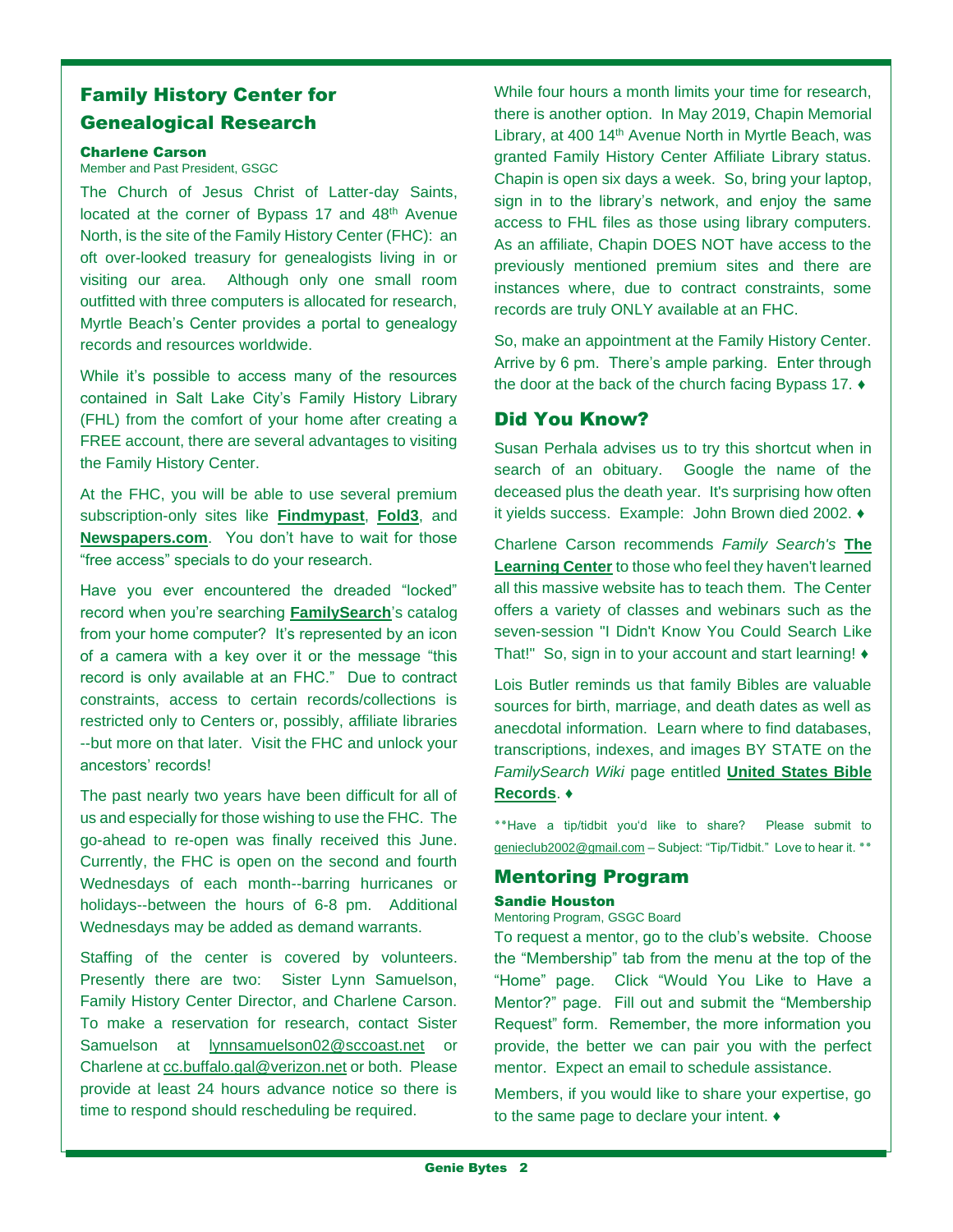# The Quanders – Generations of African American History Rohulamin Quander

The Quander family in America dates from the 1670s. The family has been featured three times in the Smithsonian Museum and highlighted in national and international exhibits, videos, audios, and print media throughout the United States, Europe, Ghana, and elsewhere.

The Quander Historical and Educational Society, Inc. (QHES), was established in 1985 to document and share this unique historical legacy. The Society's efforts began with a 15-year exhibit at the Smithsonian Museum of American History entitled *After the Revolution: Everyday Life In America, 1780 to 1800*; they continued with the five-year exhibit, *Lives Bound Together – Slavery at George Washington's Mount Vernon,* which closed this July; they included the June 2018 documentary on CBS entitled *I Am Quander*, which won an Emmy Award. The Quander story continues to be of interest to new generations and to refresh the knowledge of others.

From ancestors freed as early as 1686, from other ancestors enslaved by President George Washington at his Mount Vernon Plantation, from 96 consecutive annual Quander family reunions beginning in 1926, the Quander family's documented and distinguished history of sustained achievement must be shared with everyone.

Oral family history relates that two enslaved Quando brothers were brought to this land, most probably from Barbados, and before that, likely from Ghana, where they were sold to different masters, and perhaps never saw each other again. Their descendants apparently reconnected.

One brother quickly obtained his freedom, while the other and his descendants languished enslaved until Emancipation in 1863. The 1684 Will of Henry Ad(d)ams, a colonial legislator in Port Tobacco, Charles County, Maryland, set Henry Quando and Margrett Pugg, later his wife, free upon Ad(d)ams' death in 1686. But freedom meant little in a strange land if one was not literate.

Yet, they managed to survive. Later documents record an entrepreneurial spirit, including a 99-year land lease in 1696. Later, Henry Quando II, son or grandson, extended the spirit as a carpenter and shop owner. Legal challenges which took him to court, created a paper trail reflective of their demands to be treated equally and fairly. Later generations are inspired by their focus and determination. Bushrod Washington, George Washington's nephew, was the putative father of West Ford, one of Mount Vernon's enslaved, and primary ancestor of the Mount Vernon descended Quander line.

With time, and more educational opportunities, Quanders migrated into the District of Columbia, uplifting themselves from menial and manual labors to trades and business ownership. Many earned college degrees and became teachers or civil rights activists.

Nellie M. Quander was one such person. She taught in the D.C. public schools for 50 years, co-founded the Phyllis Wheatley YWCA in Washington, D.C., in 1905; worked directly with Alice Dunbar Nelson, widow of Paul Laurence Dunbar, the poet, to uplift the plight of colored women in the World War I work force, and supported Carter G. Woodson, Founder of Black History Month.

From 1911 to 1919, she was the first  $1<sup>st</sup>$  Supreme Basileus of the Alpha Kappa Alpha Sorority, Inc., founded at Howard University in 1908. In 2008, I published her biography, *Nellie Quander, Alpha Kappa Alpha Pearl, the Story of the Woman Who Saved an International Organization.*

Gladys Quander Tancil served at Mount Vernon for about 35 years, 25 of which were as the first African American Interpreter Guide. Her tours examined plantation life from the perspective of the enslaved. The slave tours continue to generate interest at Mount Vernon. There are four Quander Streets: one each in D.C.; Fairfax and Prince William, VA; and Prince George's County, MD.

In February 2021, I published *The Quanders, Since 1684, an Enduring African American Legacy,* which documents and details much of the above-noted information. Autographed copies may be obtained at [www.QuanderQuality.com.](http://www.quanderquality.com/)

This document prepared by: Rohulamin Quander, Founder and President of the

The Quander Historical and Educational Society, Inc.,

a 501 (c)(3) organization

(continued on next page)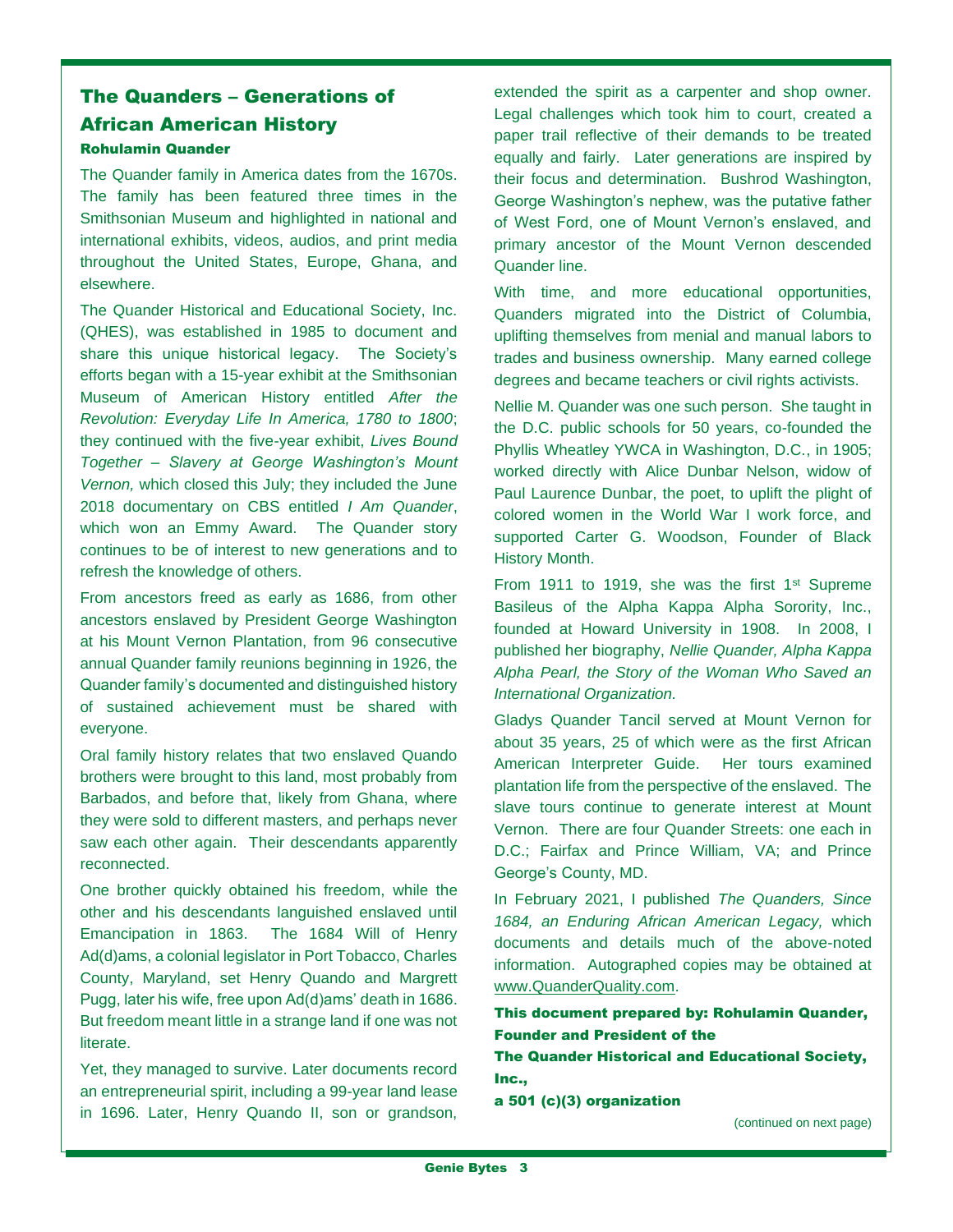Washington, D.C., 20018 202-487-9922 (c) email: rquander@aol.com

@ All rights reserved; no duplication of this material is permitted without the express written permission of the author

# THE EDITORS WISH TO THANK…

**Cynthia Jeffries**, GSGC member and herself a writer. Cynthia is related to the Quander family by marriage. She asked Rohulamin Quander to submit this brief introduction to the family's many unforgettable forbears. Read about them in detail in his four books, including *The Quanders, Since 1684, an Enduring African American Legacy* which the Club has purchased for Chapin Library. ♦

## Featured Websites

## **April Havens, SMCGS Librarian**

*A member of the GSGC, April is also a longtime member of the St. Mary's County Maryland Genealogical Society. She is the society librarian and submits articles and book reviews to their newsletter. Anyone who is researching ancestors from Southern Maryland should feel free to reach out to April for information. See below some websites that April believes Genie Bytes readers may find useful.*

**[HistoryForge](https://www.historyforge.net/)** For members with ancestors from Ithaca, New York, this site combines information from US census records and Sanborn maps to depict what the neighborhoods in Ithaca looked like in the early 1900s. The database is quite simple to use, you can search names or places. Census selection is 1900 to 1940.

**[Southern Baptist Historical Library and Archives](https://sbhla.org/#foogallery-1312/i:1311)** Finding aids are available on archival and manuscript collections. Included are books and pamphlets. Digital collections include African American Baptist resources, mission journals, newspapers and photographic collections.

**[Museum of the Cherokee Indian](https://mci.org/)** This collection features cultural artifacts, documents, manuscripts, books, journals, photographs, maps, and audio-visual materials relating to the Eastern Band of Cherokee Indians.

**[Woodmen of the World Burials](http://www.interment.net/wow/index.htm) [Woodmen of the World \(Nashville, Tennessee\)](https://sos.tn.gov/products/tsla/woodmen-world-nashville-tennessee-records-1911-1932)  [Records, 1911-1932](https://sos.tn.gov/products/tsla/woodmen-world-nashville-tennessee-records-1911-1932)** If you have an ancestor who was a member of Woodmen of the World, check out the above websites! ♦

**[Irish genealogy.ie](https://www.irishgenealogy.ie/en/)** writes Judy Phillips, is constantly updated. Visitors may search records from a number of online sources, including the historic *Registers and Indexes to the Civil Registers of Births, Marriages, and Deaths*; church records; censuses from 1901 and 1911; and soldiers' wills. It's FREE! ♦

# Featured Books

*Black Roots: A Beginners Guide To Tracing The African American Family Tree* Paperback – February 6, 2001 by Tony Burroughs. ♦

*Index to Records of Ante-Bellum Southern Plantations: Locations, Plantations, Surnames and Collections*, 2nd Edition by Jean L. Cooper. ♦

*The Researcher's Guide to American Genealogy***.** 4th Edition Paperback – October 24, 2017 by Val D. Greenwood. ♦

# State Guides

#### Arizona

(Source: State Guide Arizona by Fryxell, D. A. Originally published in the Jul/Aug 2021/Vol.22, Issue 4, P. 33 of *Family Tree Magazine*)

Statehood: 1912

First federal census: 1860 (as territory); 1920 (as state) Birth and death records begin: 1909

Marriage records begin: never statewide; 1864 (county)

Contact for vital records:

AZ Dept of Health Services, Bureau of Vital Records ♦

#### Pennsylvania

(Source: State Guide Pennsylvania by Beidler, J.M. Originally published in the Jul/Aug 2021/Vol.22, Issue 4, P.37 of *Family Tree Magazine*)

Statehood: 1787

First federal census: 1790

Birth and death records begin: 1852, 1893 (county); 1906 (state)

Marriage records begin: 1855 (county); never statewide

Contact for vital records:

PA Dept of Health, Division of Vital Records ♦

## Dear Miss Genie

No questions received this quarter. ♦

٭٭Do you have a question for Miss Genie? Why not send it to her at [genieclub2002@gmail.com](mailto:genieclub2002@gmail.com) – Subject: "Miss Genie." She would love to hear from you. **٭٭**